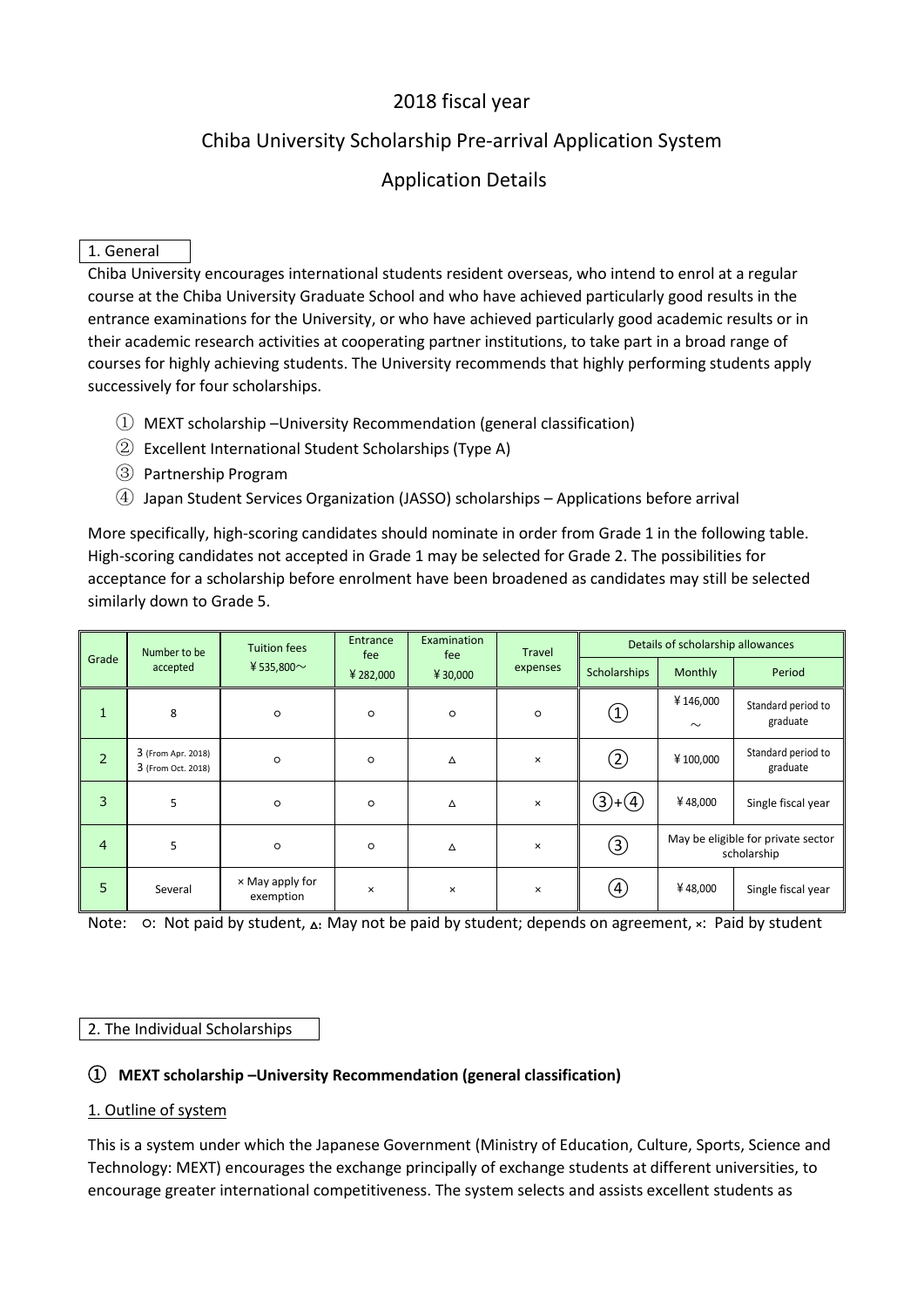international government-supported students on the recommendation of the universities. International exchange students selected under the system must have passed the entrance examinations for Chiba University or cooperating partner institutions with particularly good results, or have excellent academic results or academic research activities. Students selected will receive travel allowances and monthly payments of scholarship money for the standard duration of their courses; tuition fees are not charged.

#### 2. Qualifications and conditions

Suitable candidates must meet all the following conditions:

- New international exchange students at graduate school level
- Academic results for the two most recent years meet standard (2.30 or higher). (See Appendix 1 for method of calculation)
- Be nationals of countries with which the Japanese Government has diplomatic relations
- Be under 35 and born on or after April 2, 1983
- Be graduates of Japanese universities, or be any of the following:
	- 1. Have undertaken 16 years of education (18 years for admission into doctorates in medicine, dentistry, veterinary science and pharmaceutical sciences)(including candidates therefor)
	- 2. Persons who have reached 22 years of age and who, after inspection of their individual qualifications for admission, are recognized by the Graduate School as having academic abilities equivalent to those of a graduate (24 years of age for admission into doctorates in medicine, dentistry, veterinary science and pharmaceutical sciences) (including candidates therefor)
	- 3. Persons possessing Japanese university graduate school qualifications other than those above (including candidates therefor)

Note: Scholarships are only open to persons hoping to acquire a degree on completion of a doctorate course.

- Persons in areas in which the University specializes (relevant areas) and who, upon admission to the University, would be able to specialize in research in these areas. Adequate Japanese language ability is required for research in the areas of Japanese language, Japanese culture, Japanese history and Japanese laws and so forth.
- No physical or mental hindrance to academic work
- Able to come to Japan on a date specified by the University within two weeks of October 1, 2017
- Able to obtain an student visa, or able to enter Japan with student qualifications
- Persons whose qualifications or histories would in any way disqualify them from candidature (see Appendix 2)

# 3. Details of payments

|                                                                | Scholarship payment                    | Academic fees          |                 |                    | Travel                 |  |
|----------------------------------------------------------------|----------------------------------------|------------------------|-----------------|--------------------|------------------------|--|
| Monthly amount                                                 | Duration of payment                    | <b>Tuition</b><br>fees | Entrance<br>fee | Examination<br>fee | expenses               |  |
| ¥146,000 (Master's<br>degree)<br>¥147,000 (Doctor's<br>degree) | Within standard period<br>to graduate* |                        | Not collected   |                    | Not paid by<br>student |  |

\* 1 year – 18 months' scholarship period prior to admission to normal course for candidates accepted as non-standard students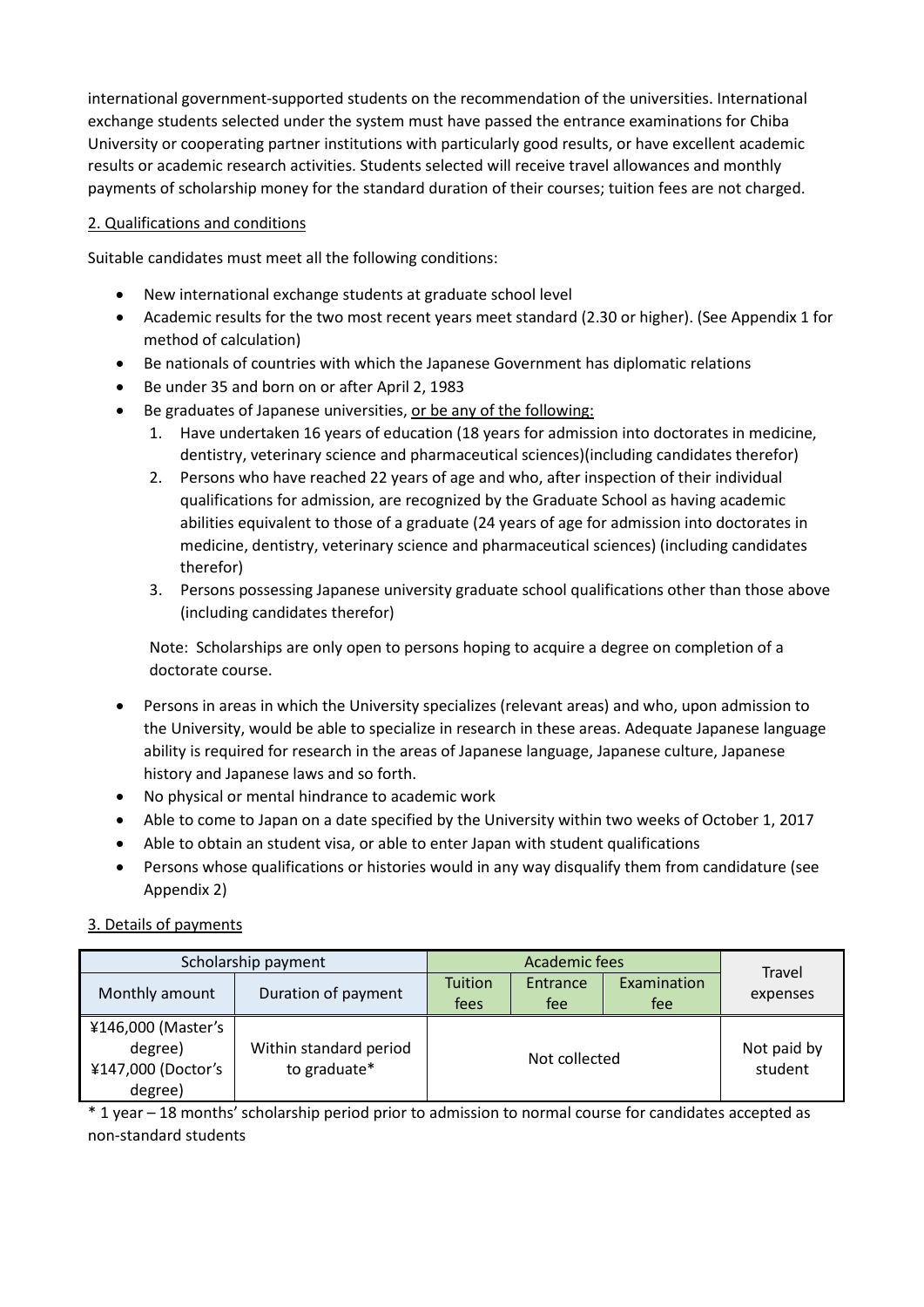# **(2) Excellent International Student Scholarship (Type A)**

### 1. Outline of system

These scholarships are for privately-financed international exchange students accepted by the Chiba University Graduate School. The scholarships are awarded to candidates who have achieved particularly good results in the entrance examinations for the University or at cooperating partner institutions, or who have achieved particularly good academic results or in their academic research activities.

Priority is given for the scholarships to persons undertaking the University's own programs in the University Graduate School.

#### 2. Qualifications and conditions

Suitable candidates must meet all the following conditions:

- Enter a regular course at the University Graduate School from April 1 or October 1, 2018 and intend to study and stay in Japan for over one year (including candidates expecting to enter)
- Persons who have been nominated by their own institutes (including institutes they expect to enter) or by the University, and who have not received scholarships or other assistance from foreign governments or other institutions or groups for the duration of their studies at this University
- Able to obtain a student visa, or able to enter Japan with student qualifications
- Persons of high academic achievement and of excellent personal standing, and who genuinely need financial assistance
- 3. Details of payments

|                   | Scholarship                      | <b>Tuition fees</b>    |                 |                                      | <b>Travel</b>      |  |
|-------------------|----------------------------------|------------------------|-----------------|--------------------------------------|--------------------|--|
| Monthly<br>amount | Duration of payment              | <b>Tuition</b><br>fees | Entrance<br>fee | <b>Examination fee</b>               | expenses           |  |
| ¥100,000          | Within standard<br>academic year | Exempt                 |                 | According to details of<br>agreement | Paid by<br>student |  |

#### Ĺ **Partnership Program**

#### 1. Outline of system

These scholarships are intended for privately-funded international exchange students in the Chiba University Graduate School accepted by inter-university or inter-departmental cooperative exchange institutions. The scholarships are awarded to candidates who have achieved particularly good results in the entrance examinations for the University or at cooperating partner institutions, or who have achieved particularly good academic results or in their academic research activities.

#### 2. Qualifications and conditions

Suitable candidates must meet all the following conditions:

- Enter a regular course at the University Graduate School from April 1 or October 1, 2018 (including candidates expecting to enter)
- Persons who have been nominated by their own institutes (including institutes they expect to enter) or by the University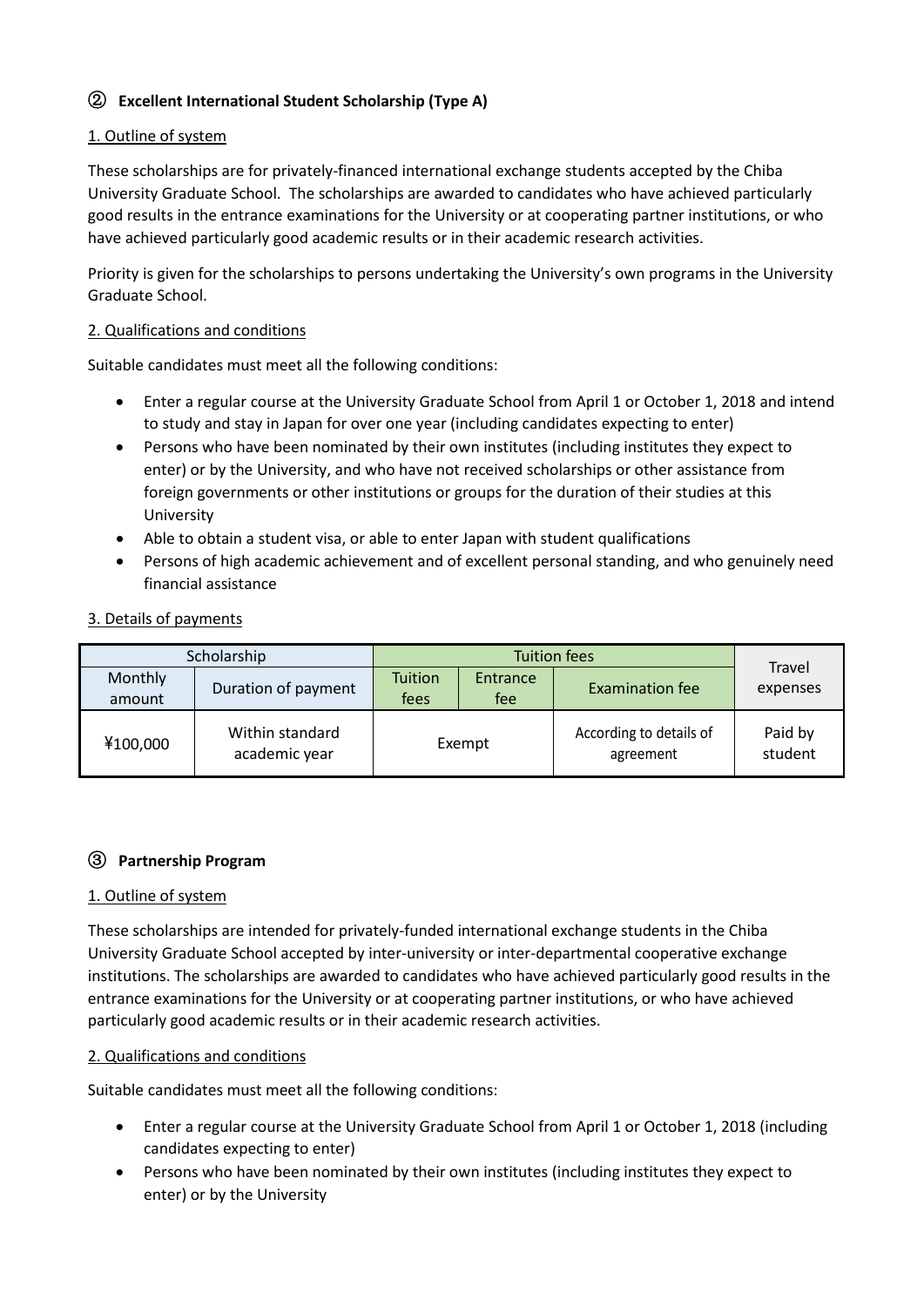- Able to obtain a student visa, or expecting to be able to do so
- Persons of high academic achievement and of excellent personal standing, and who genuinely need financial assistance

## 3. Details of payments

| Scholarship                                                                        | Tuition<br>fees | Entrance<br>fee | <b>Examination fee</b>               | Travel<br>expenses |  |
|------------------------------------------------------------------------------------|-----------------|-----------------|--------------------------------------|--------------------|--|
| Not paid<br>(Candidates who have applied for private<br>scholarships are eligible) |                 | Exempt          | According to details of<br>agreement | Paid by<br>student |  |

## ĺ **Japan Student Services Organization (JASSO) scholarships – Applications before arrival**

#### 1. Outline of system

These scholarships are intended for candidates eligible to enter Chiba University before arrival in Japan and who propose to enter the University; holders of scholarships will be determined from privately-funded international students of high academic achievement and of excellent standing and who would be unable to complete their studies for financial reasons. The scholarships are intended to relieve financial anxiety on arrival in Japan and over the course of the candidates' studies, and to assist candidates with the ability to apply before arrival in Japan and to raise their academic results to a higher level.

Note: Definition of ability to apply before arrival in Japan

Ability to apply before arrival in Japan refers to direct acceptance from overseas in the selection of international exchange students for entry into the University, the candidate being eligible to enter the University, and never having entered Japan during the period before entry to the University.

#### 2. Qualifications and conditions

Suitable candidates must meet all the following conditions:

- Enter the University from April 1 or October 1, 2018 (including candidates expecting to enter) by ability to apply before arrival in Japan
- Academic results for the most recent year meet standard (2.30 or higher). (See Appendix 1 for method of calculation)
- Provided with an allowance for living expenses of up to ¥90,000 per month
- Where the candidate will be supported by a Japanese resident, the annual income of the supporter is not more than ¥5,000,000
- Agree to monitoring of progress after receipt of scholarship funds
- Not in receipt of other scholarship funding exceeding ¥48,000 per month

#### 3. Details of payments

|                | Scholarship         |                                                | Travel expenses |  |                 |
|----------------|---------------------|------------------------------------------------|-----------------|--|-----------------|
| Monthly amount | Duration of payment | Entrance fee   Examination fee<br>Tuition fees |                 |  |                 |
| ¥48,000        | One fiscal year*    | Paid by student                                |                 |  | Paid by student |

\* Duration of payment: One year for entry in April, or 6 months for entry in October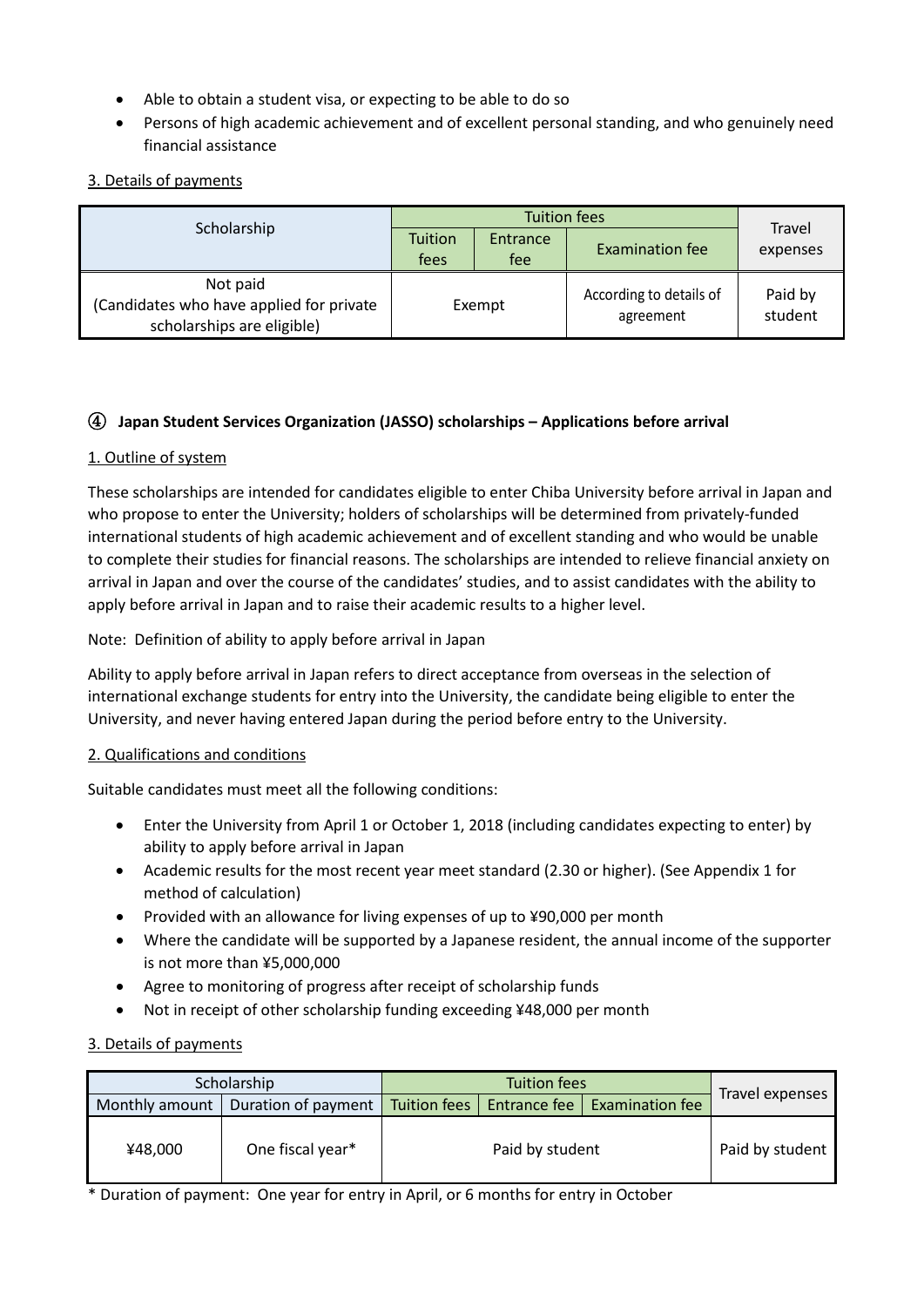#### 3. Method of application

Candidates wishing to be nominated for scholarships under this system should read 2. The Individual Scholarships carefully, and then apply by the following procedure. The Japanese or English languages only should be used in applications.

## (1) Submission of nomination forms and certified academic results

Candidates should prepare the following documents and submit the originals by post (using EMS where possible) by the last day of application period.

- x Recommendation letter from at least dean or head of research level from own university (university attended) (addressed to the President of Chiba University)
- Transcripts (Certified results) from last university attended (faculty or graduate school) (issued by university attended)

Note: Please discuss with us beforehand if recommendation letter or transcripts (certified results) will be sent after the registration period.

#### (2) Sending Email

Send "Application Form" by email during the application period.

Application period: (Mon.) November 20 – (Wed.) December 6, 2017

Email: spas@chiba-u.jp

(3) Types of scholarship application forms to be submitted

After deciding which Grade to apply for, post the application forms for the scholarships (using EMS wherever possible) to the intended research department etc. of the University. Provide graduation and completion certificates and passports etc. beforehand.

4. Other scholarship support

The University may provide University housing available for one year after entry, or may be able to assist in finding low-cost private housing.

5. Entry month

When making your application, note that you cannot apply for a MEXT scholarship if you wish to enter in April.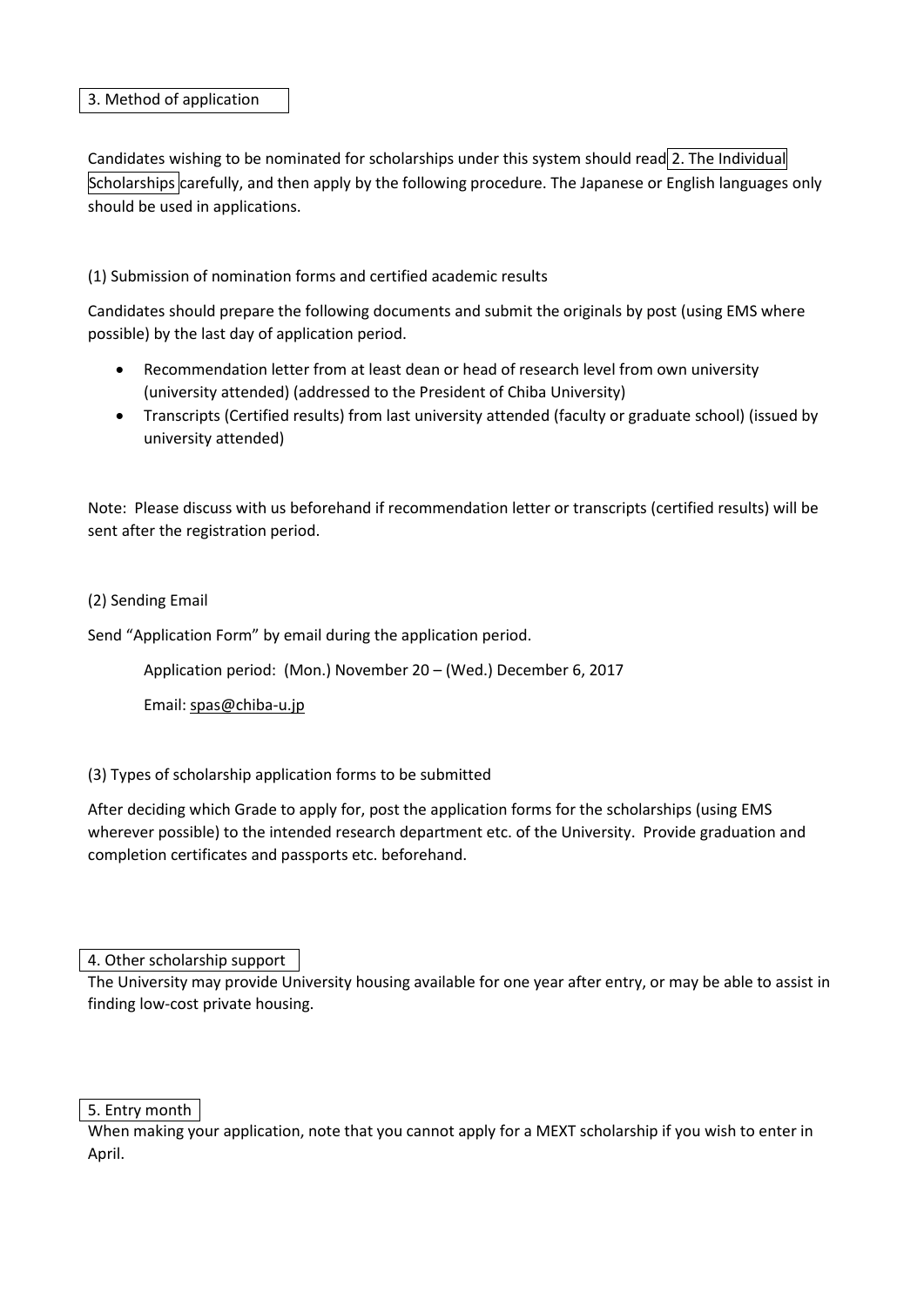6. Notification of results

Successful applicants in each Grade will be notified of the results of University selections in the beginning of January 2018.

7. Contact details for inquiries and submissions

International Student Support Section,

International Student Division,

Chiba University

Address: 1-33 Yayoi-cho, Inage-ku, Chiba 263-8522 Japan

Tel.: +81-43-290-2163

Fax: +81-43-290-2198

Email: spas@chiba-u.jp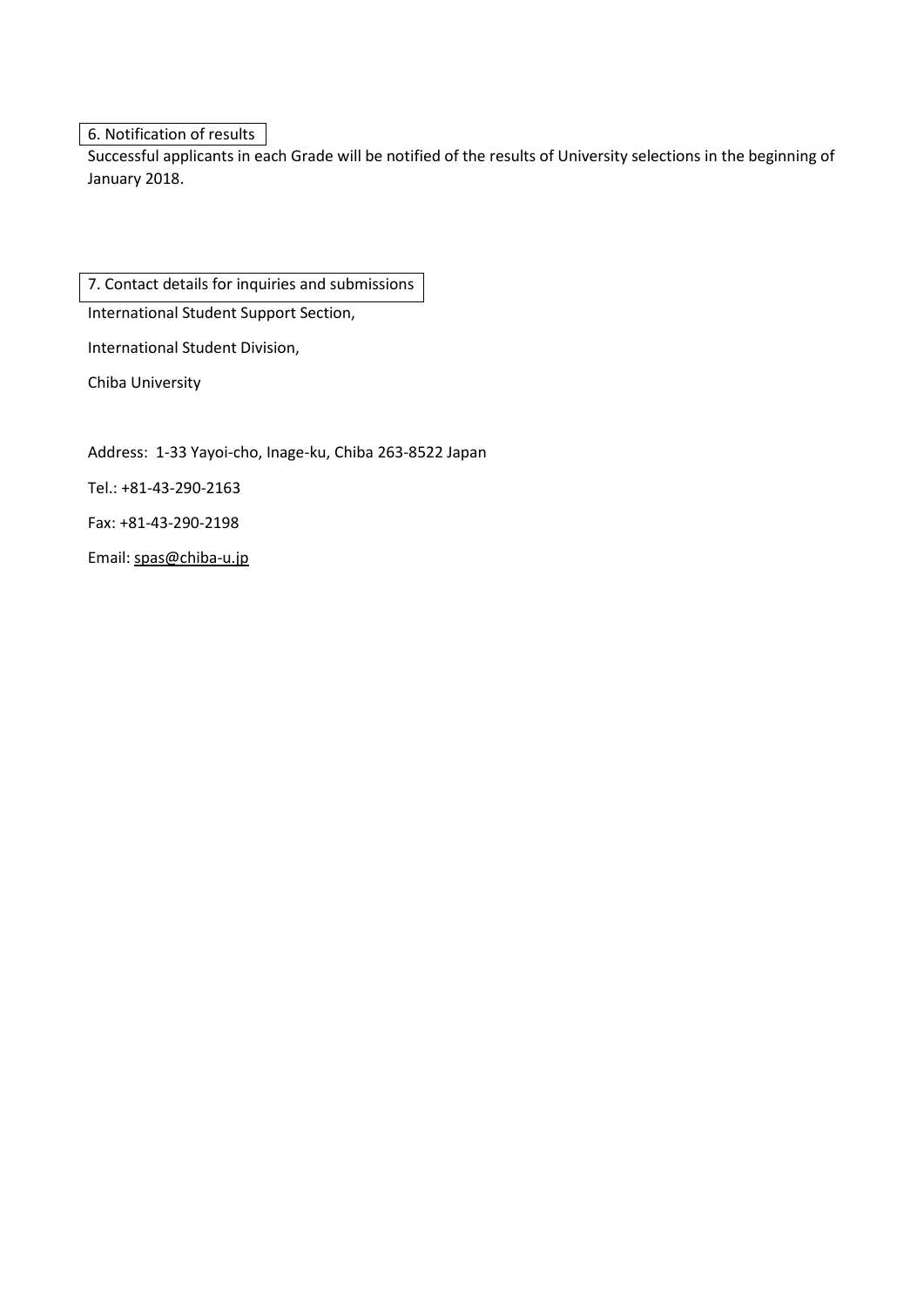Method of calculating academic performance index

Count the number of individual unit assessment points from the table below, and use the formula to calculate your academic performance index.

| Classification              | Performance assessment  |                         |                     |                         |                         |  |
|-----------------------------|-------------------------|-------------------------|---------------------|-------------------------|-------------------------|--|
| Four level<br>assessment    |                         | Excellent               | Good                | Pass                    | Fail                    |  |
| Four level<br>assessment    |                         | A                       | B                   | $\mathsf{C}$            | F                       |  |
| Four level<br>assessment    |                         | $80 - 100$<br>points    | $70 - 79$<br>points | $60 - 69$<br>points     | Up to 59<br>points      |  |
| Five level<br>assessment    | S                       | $\overline{A}$          | B                   | $\mathsf{C}$            | F                       |  |
| Five level<br>assessment    | Α                       | B                       | $\mathsf{C}$        | D                       | $\mathsf F$             |  |
| Five level<br>assessment    | $90 - 100$<br>points    | $80 - 89$<br>points     | $70 - 79$<br>points | $60 - 69$<br>points     | Up to 59<br>points      |  |
| <b>Assessment</b><br>points | $\overline{\mathbf{3}}$ | $\overline{\mathbf{3}}$ | $\overline{2}$      | $\overline{\mathbf{1}}$ | $\overline{\mathbf{0}}$ |  |

Formula: Up to 3 points

**(Number of 3 Assessment Points x 3) + (Number of 2 Assessment Points x 2) + (Number of 1 Assessment Points x 1) + (Number of 0 Assessment Points x 0) ÷ Total registration points\*** 

\* Note that this is not the total achieved points.

[Note 1] Replace 'units' with number of subjects if completed classes is used instead of units.

࠙Note 2ࠚUse number of units after transfer to new university in case of transfer. However, calculate the academic performance index in the same manner as for grade before transfer (performance at school immediately prior to transfer to present university). Show the periods of study types of school along with the list of nominators in the Remarks column.

࠙Note 3ࠚAssessments (such as 'Approved' or 'Qualified') not in the Performance assessment in the above table are not to be used.

࠙Note 4ࠚWhen rounding off the academic performance index, round down to two decimal places.

(Note 5) Calculate the academic performance index for the results for the most recent  $2\frac{y}{x}$  years if your academic performance at your present university is for less than 2 years and academic performance is determined for half years, and fractions of a year are produced because your previous university calculated academic performance by academic year.